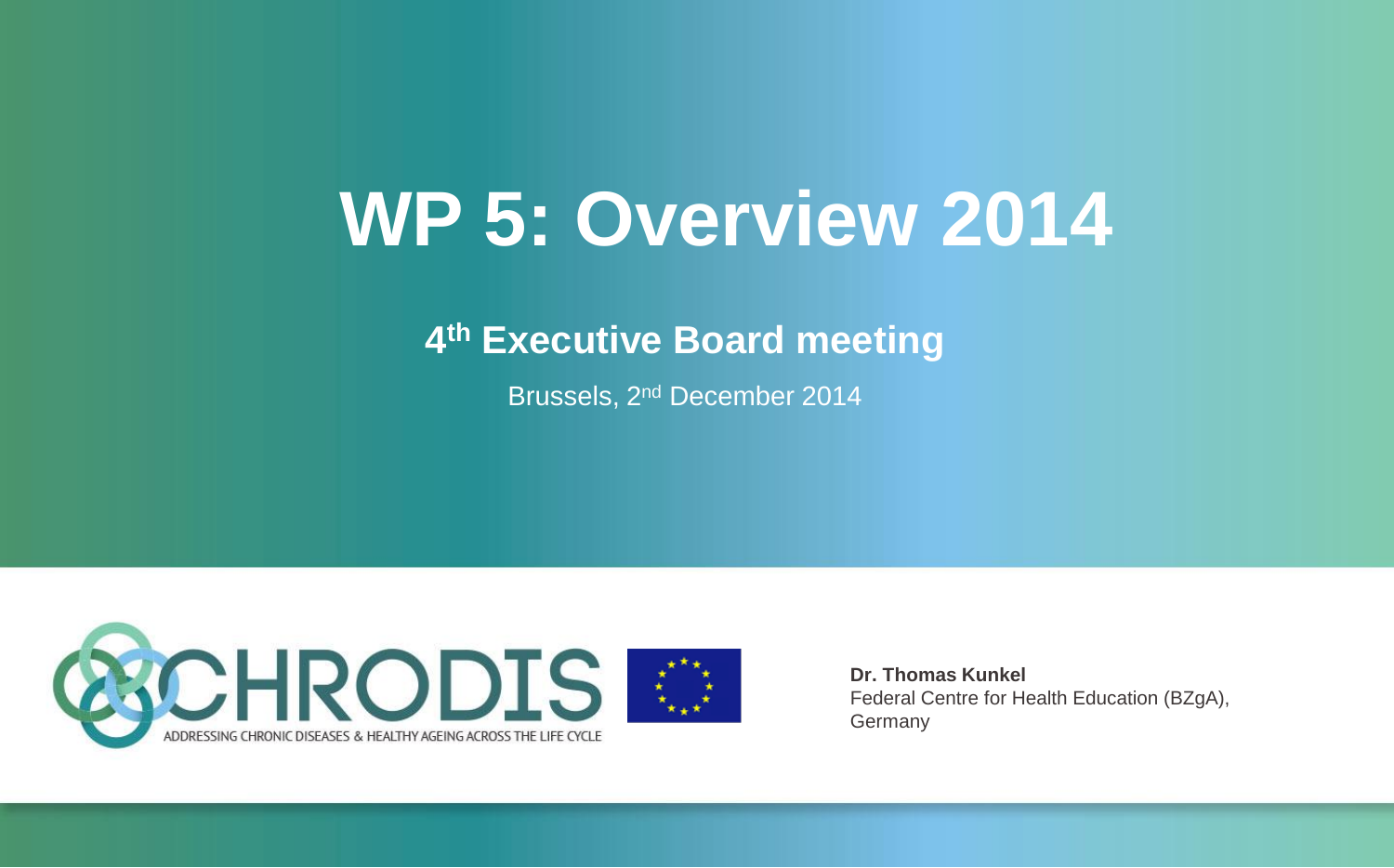### **Planned activities during the 1st year**

| <b>Tasks/Deliverables</b>                           | Due time | <b>Deviation</b> | <b>Reasons</b>                                                                 | %<br>accompl<br>ishment | <b>Expected</b><br>delivery |
|-----------------------------------------------------|----------|------------------|--------------------------------------------------------------------------------|-------------------------|-----------------------------|
| Country reviews                                     | August   | 3 Months         | Summer break, individual<br>timelines for partners                             | 99%                     | 01.12.2014                  |
| Template selection<br>criteria for Good<br>Practice | October  | 2 weeks          | Results from partners,<br>conceptual uncertainties in the<br>analysis process, | 100%                    | <b>Delivered</b>            |
|                                                     |          |                  |                                                                                |                         |                             |
|                                                     |          |                  |                                                                                |                         |                             |
|                                                     |          |                  |                                                                                |                         |                             |
|                                                     |          |                  |                                                                                |                         |                             |

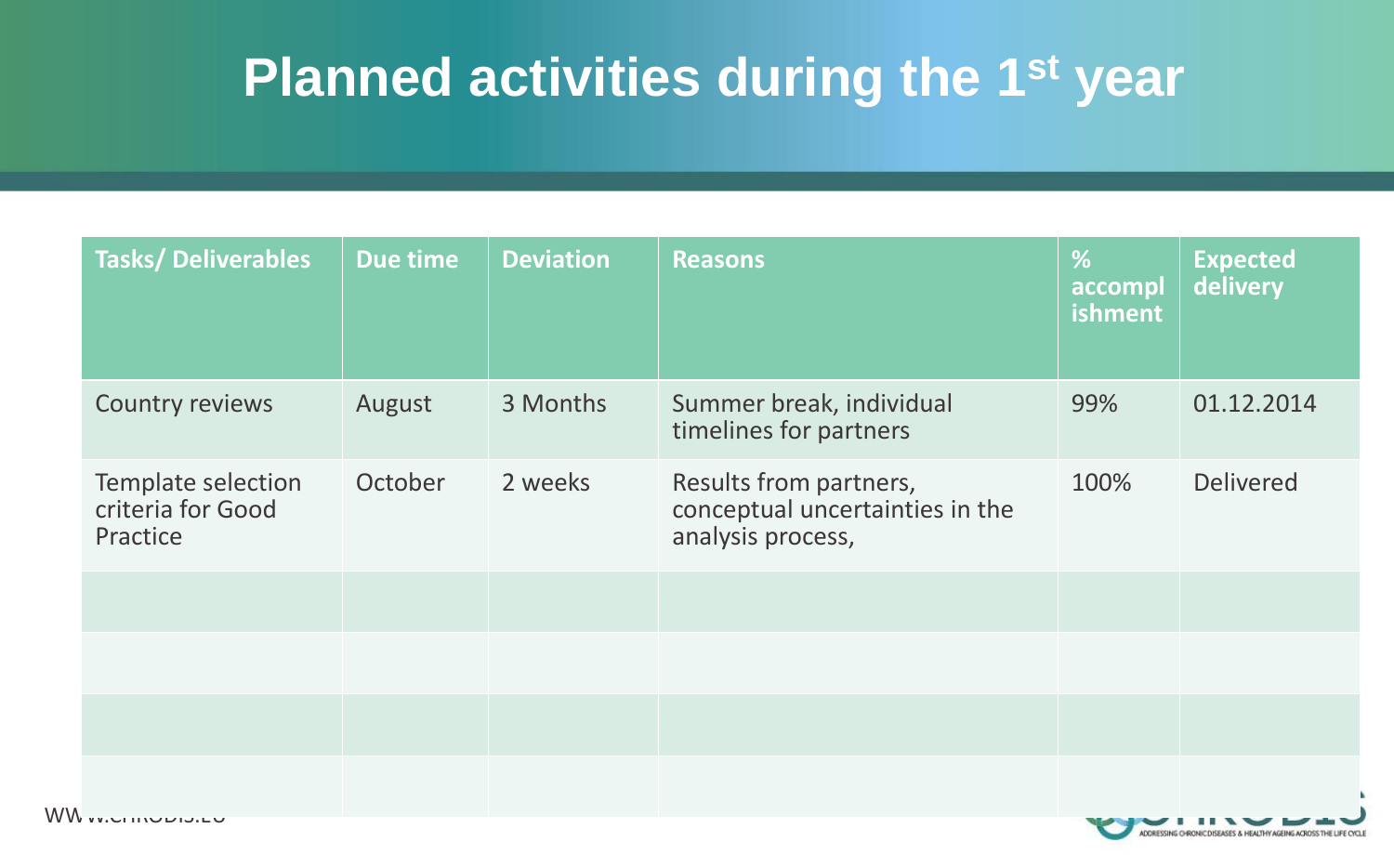### **Lessons learned…**

### Strengths identified in the WP:

•Active and reliable WP partners Low share of inefficiencies due to waiting for task deliveries, sending reminders, etc

### Challenges:

•Coordination and approval processes need appropriate timeframes

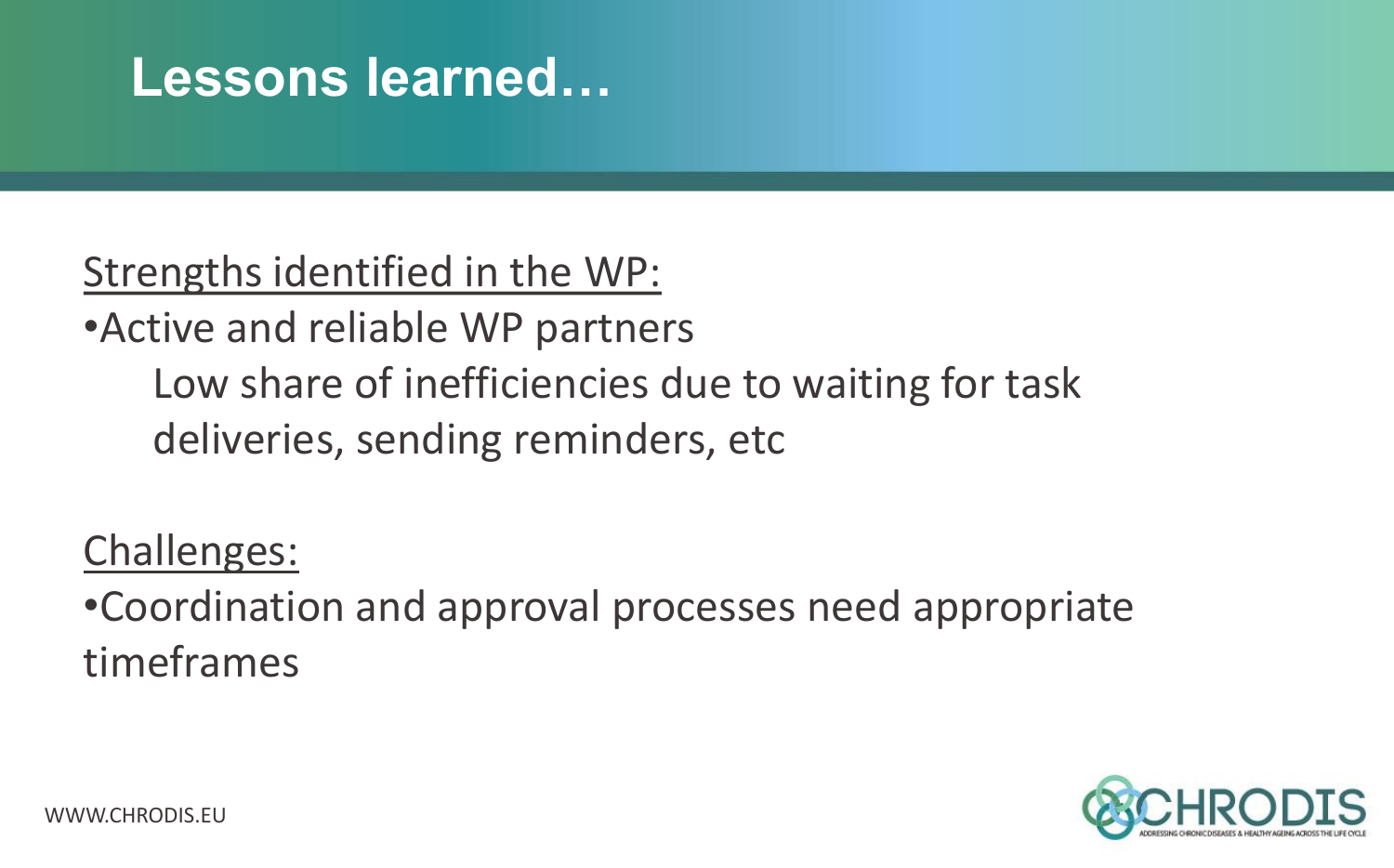## **Activities since last EB Meeting in Rome**

- Collection of questionnaires on health promotion (June-September 2014)
	- Compilation of country reports
	- Analysis of questionnaires to compile a template for Good Practices
	- Development of a questionnaire for the Delphi Panel with WP4
- Composition of expert round for Delphi panel (July-November 2014)

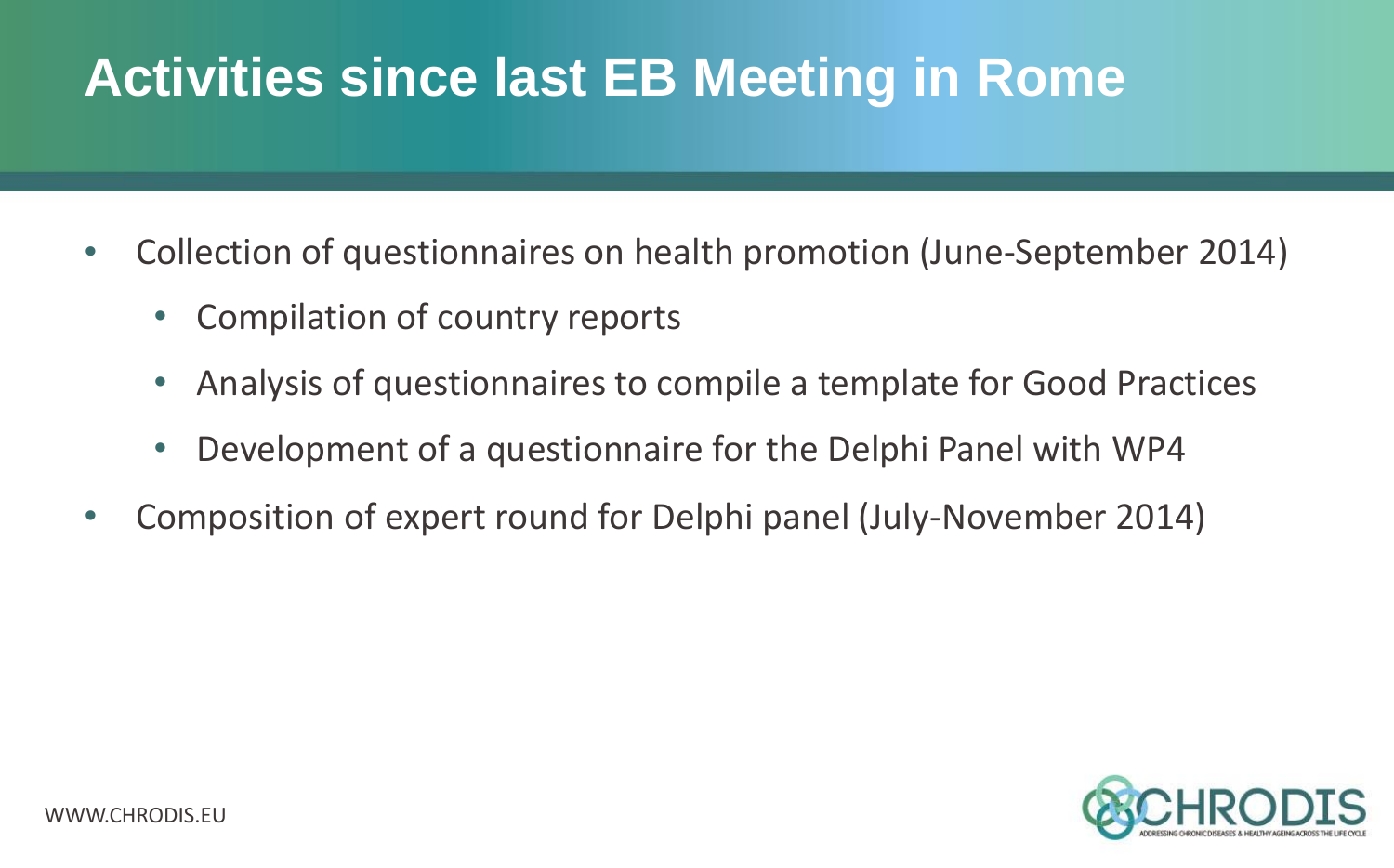### **Meetings 07/2014 – 12/2014**

September 30<sup>th</sup> 2014

WP4 and WP5 Meeting in Brussels

October 24th 2014

WP4 and WP5 Meeting in Madrid

November 14th 2014

Task Leader Meeting WP 5 in Brussels

EHN, SMLPC (LT), YPE (GR), BZgA (GER)

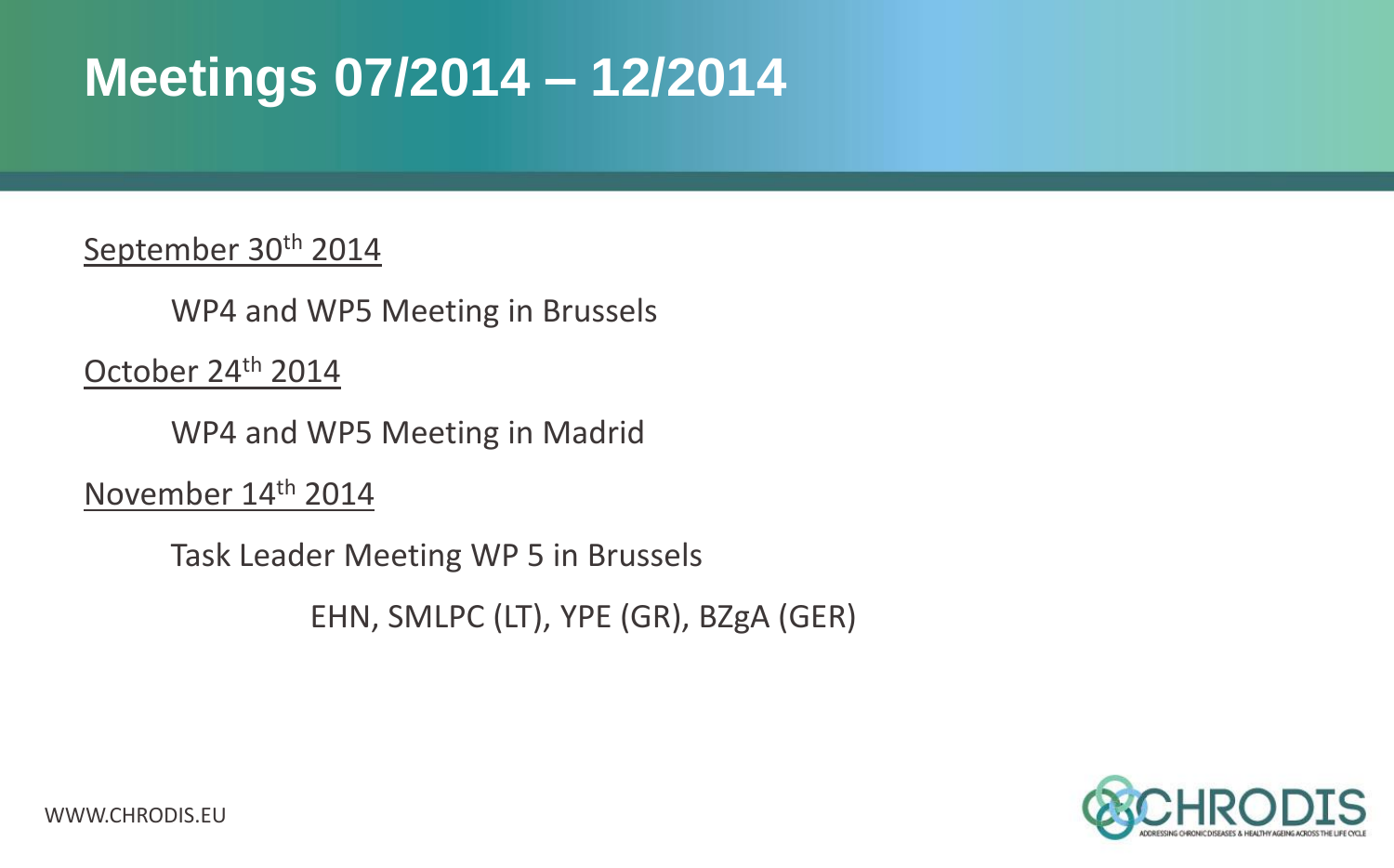# **Upcoming Tasks**

#### Task: Identifying Good Practices

Provide criteria to identify Good Practices in partner countries (3 GP per MS)

Planned time according to work plan: Jan until June 2015

Currently estimated timeline: January until end of July 2015

Duration of Delphi Panel extended by WP4 from three to six months

(Dec 2014 until end of May 2015)

#### Task: Group Work Exercise

Facilitate a process of exchange, collaboration and knowledge transfer between countries

Timeline: December until February

WWW.CHRODIS.EU

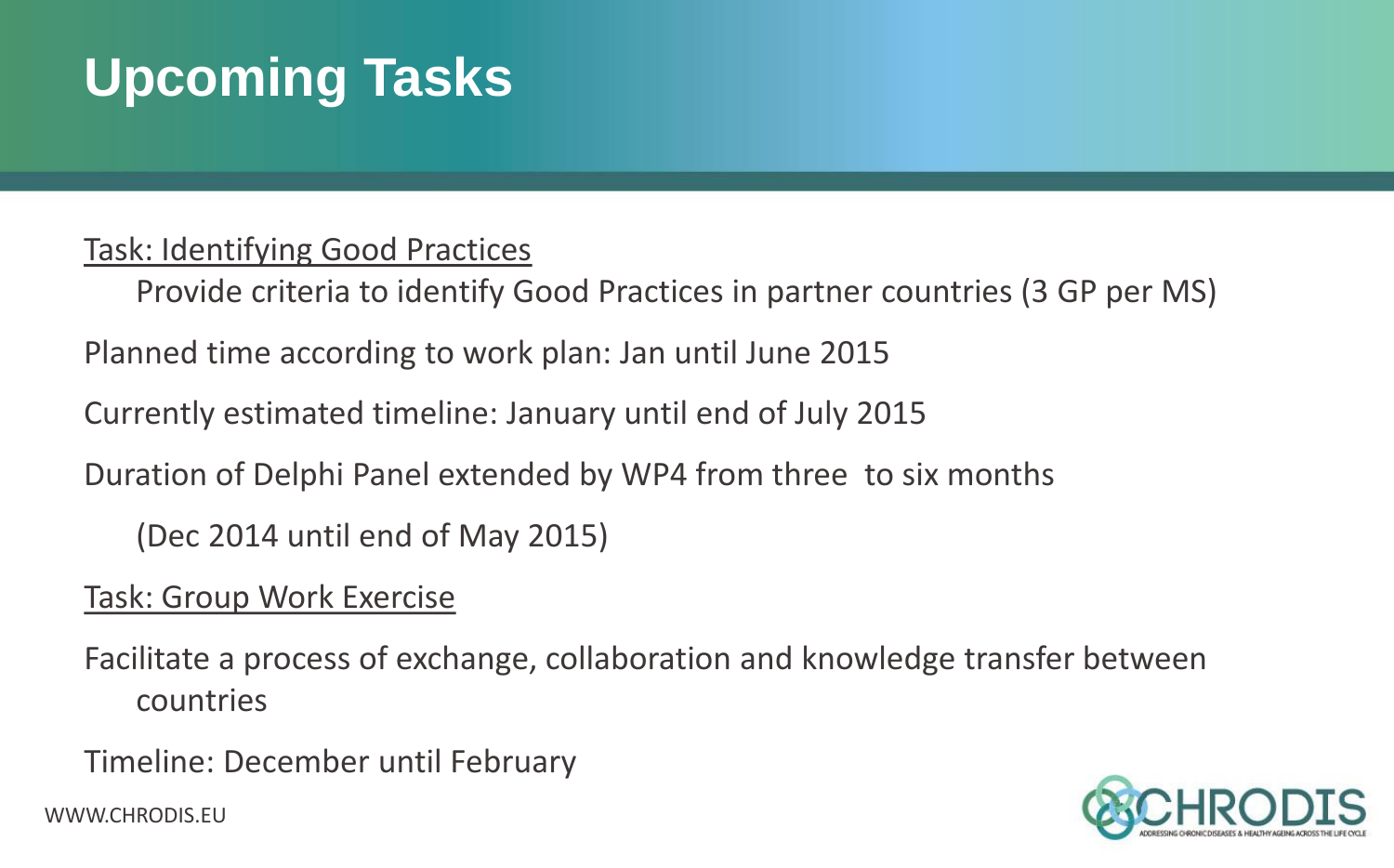### **Work Plan 01 / 2015**

- January Identification of first out of three GP examples
- First round of Delphi expert input (Q1) finished on Jan 17th 2015
- Analysis of results and questionnaire Q2 ready by February 09th 2015
- February WP Meeting: Discussion of results
- Results of second round of Delphi expert input (Q2) will serve as interim criteria list
- -> Will be sent out to partners to identify Good Practice example #2
- Third GP example will be identified after the final conference in May/June
- -> Expected end of Task 3 end of July 2015

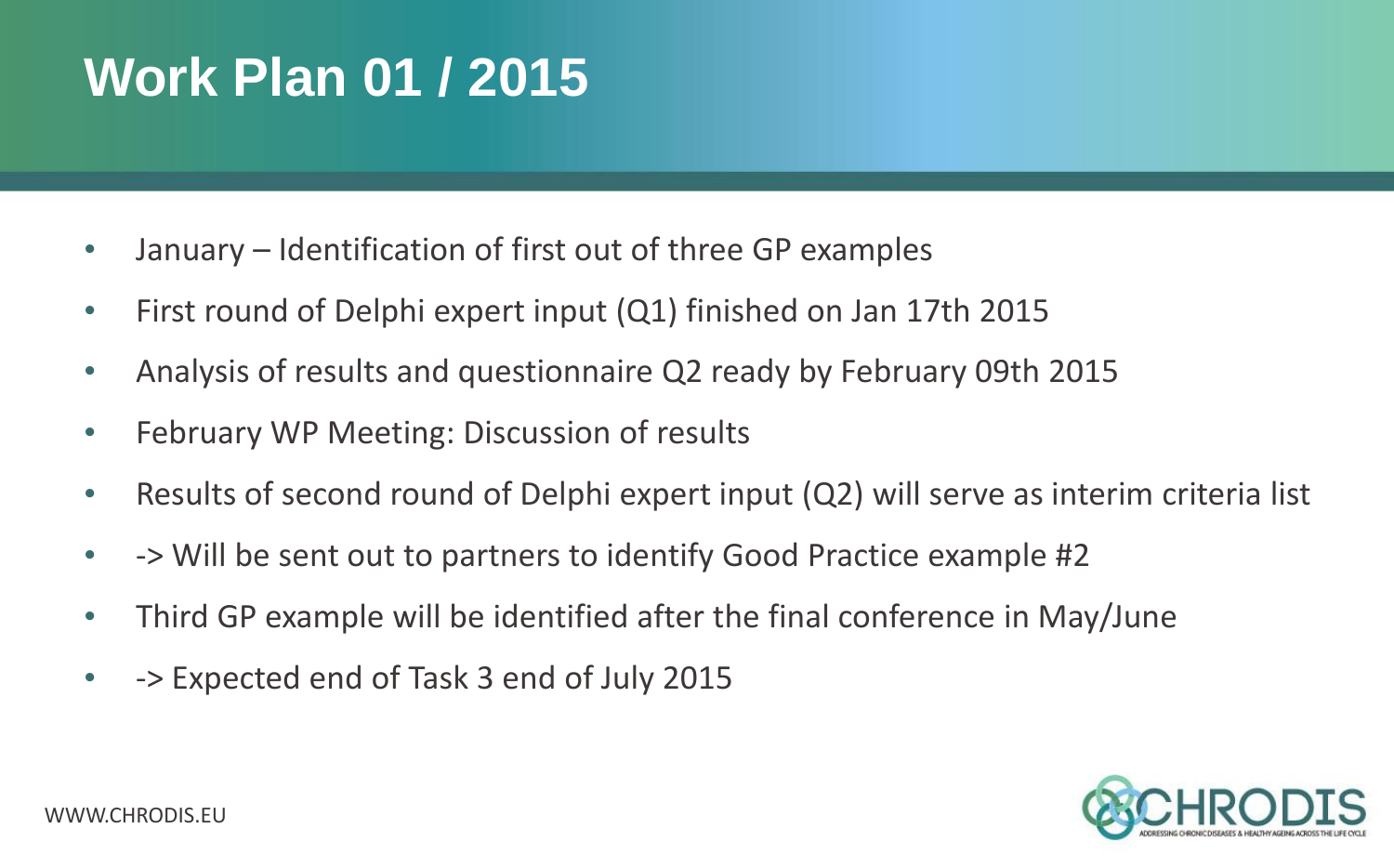## **Work Package Activity – Group Work Exercise**

#### Basis:

Questionnaires developed and agreed by partners during first WP5 meeting Cologne, 28- 29 April 2014

#### Objective:

To enable partners to learn about other countries, to facilitate the exchange of ideas and practices and to feed into a summary report on the findings.

The summary report will be based on the reviews from different member states to summarise the situation across Europe and integrate it in the overall European and global context. *(not a mandatory project deliverable)*

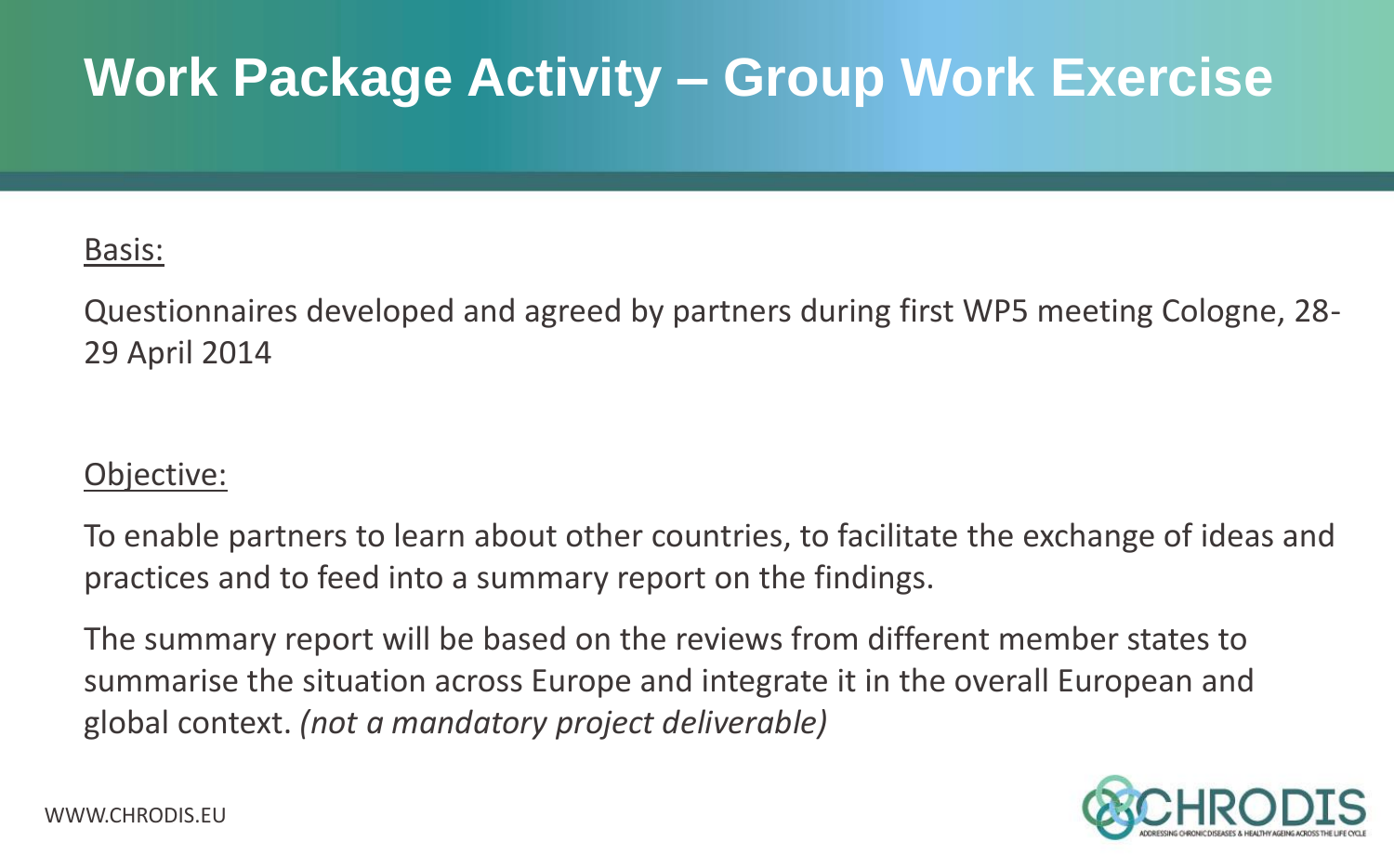### **Work Package Activity – Group Work Exercise**

#### Outline of methodology (1)

•Each partner will analyse two different country reports (one from a similar system and context and one from a very different system/context);

•Each partner will do a comparative analysis between these reports and their own country report;

•Each partner to fill out a brief info sheet on common issues, gaps and needs, lessons learned and opportunities for further exchange and learning

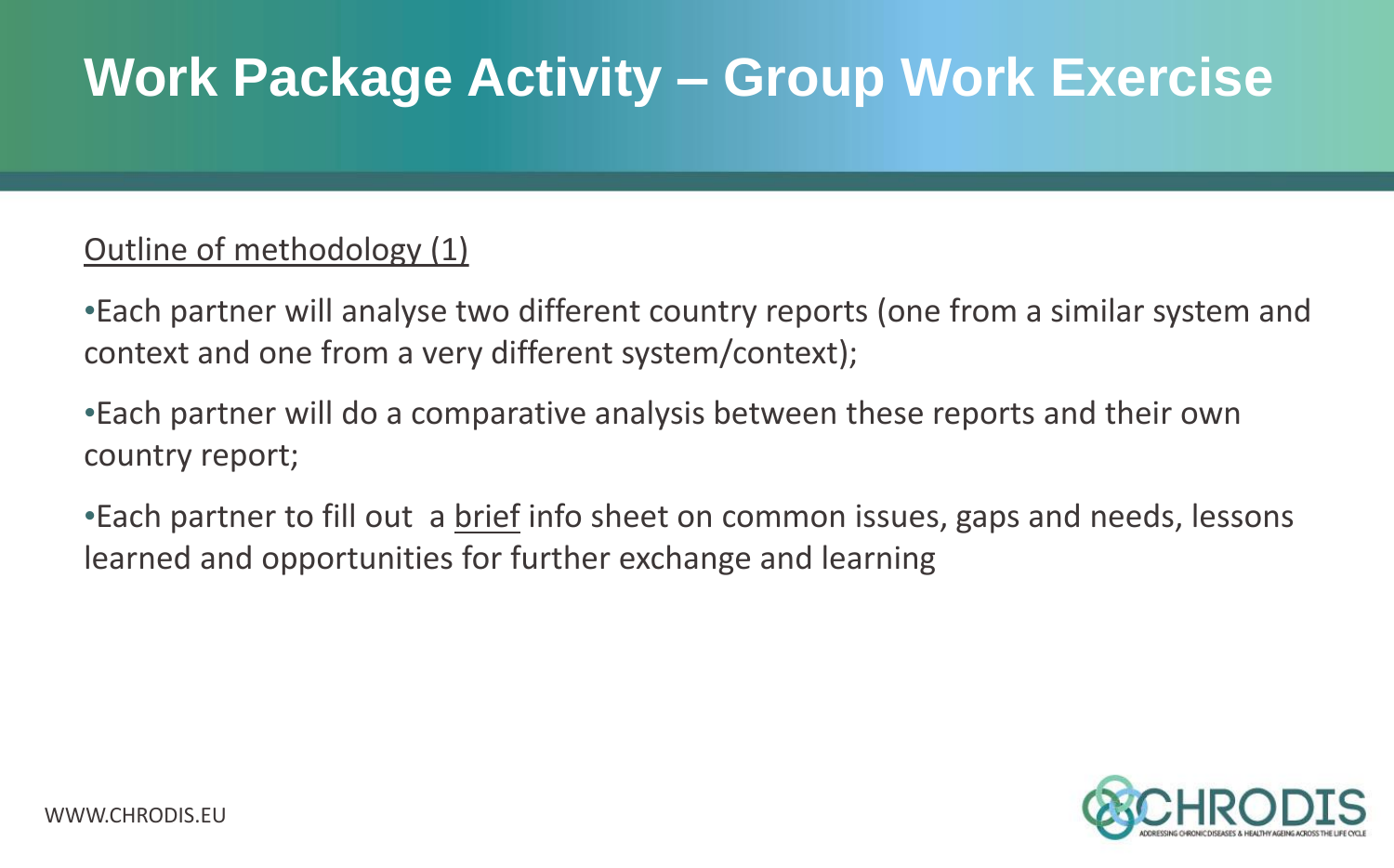### **Work Package Activity – Group Work Exercise**

#### Outline of methodology (2)

•One of the partners of each grouping will be selected to present their findings on common issues, gaps and needs, lessons learned and opportunities for further exchange and learning at the next WP 5 meeting in February.

•The presentations will form the basis of a discussion on these issues, and the outcomes of the presentations/discussions will feed into the summary report of the Country Reports, that will be drafted by EuroHealthNet.

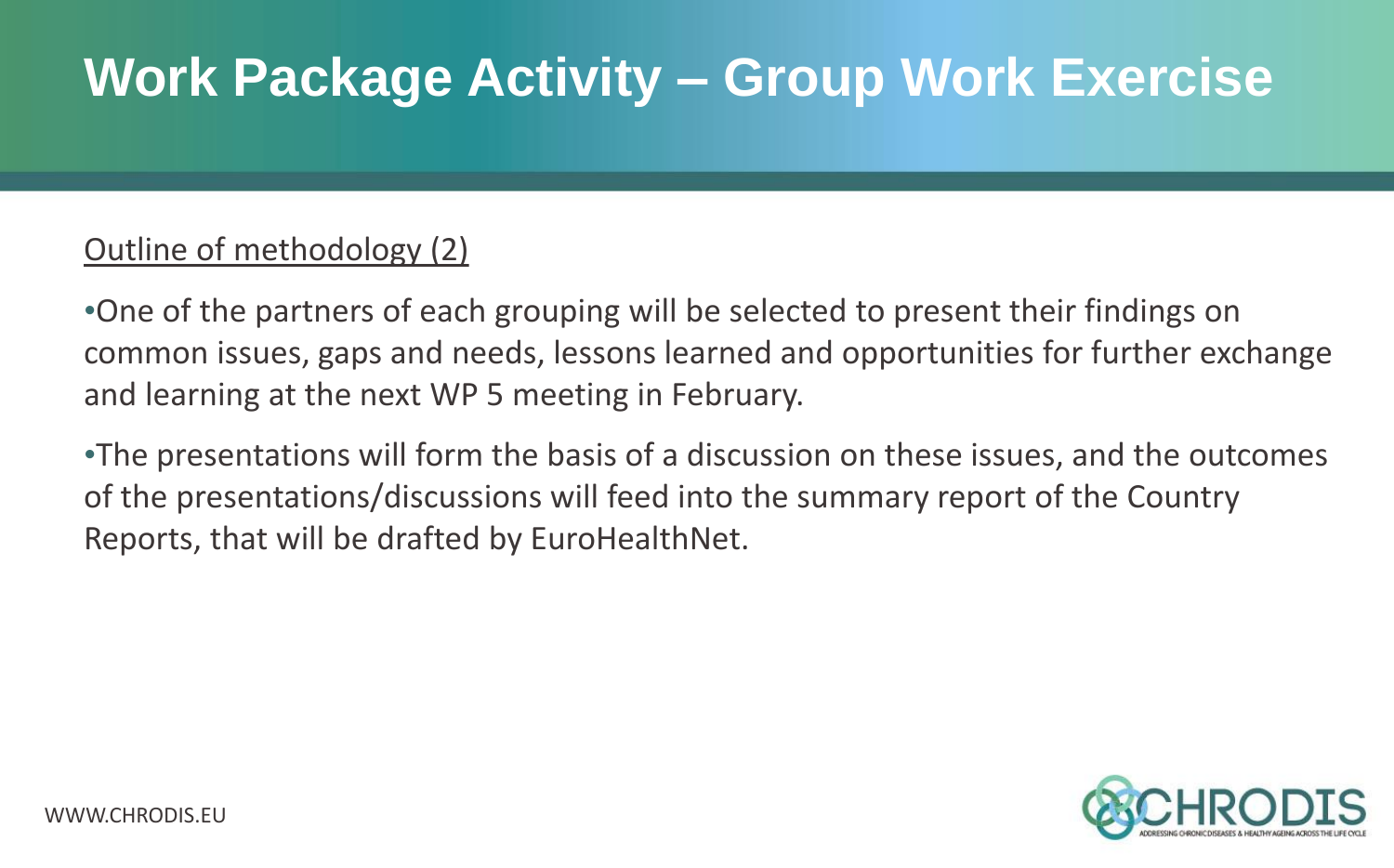### **Outlook: June 2015 and beyond**

- $\cdot$  July 31st 2015 Overview on Good Practice examples in partner countries
- November / December 2015 Conference(s) on Good Practice in Health Promotion